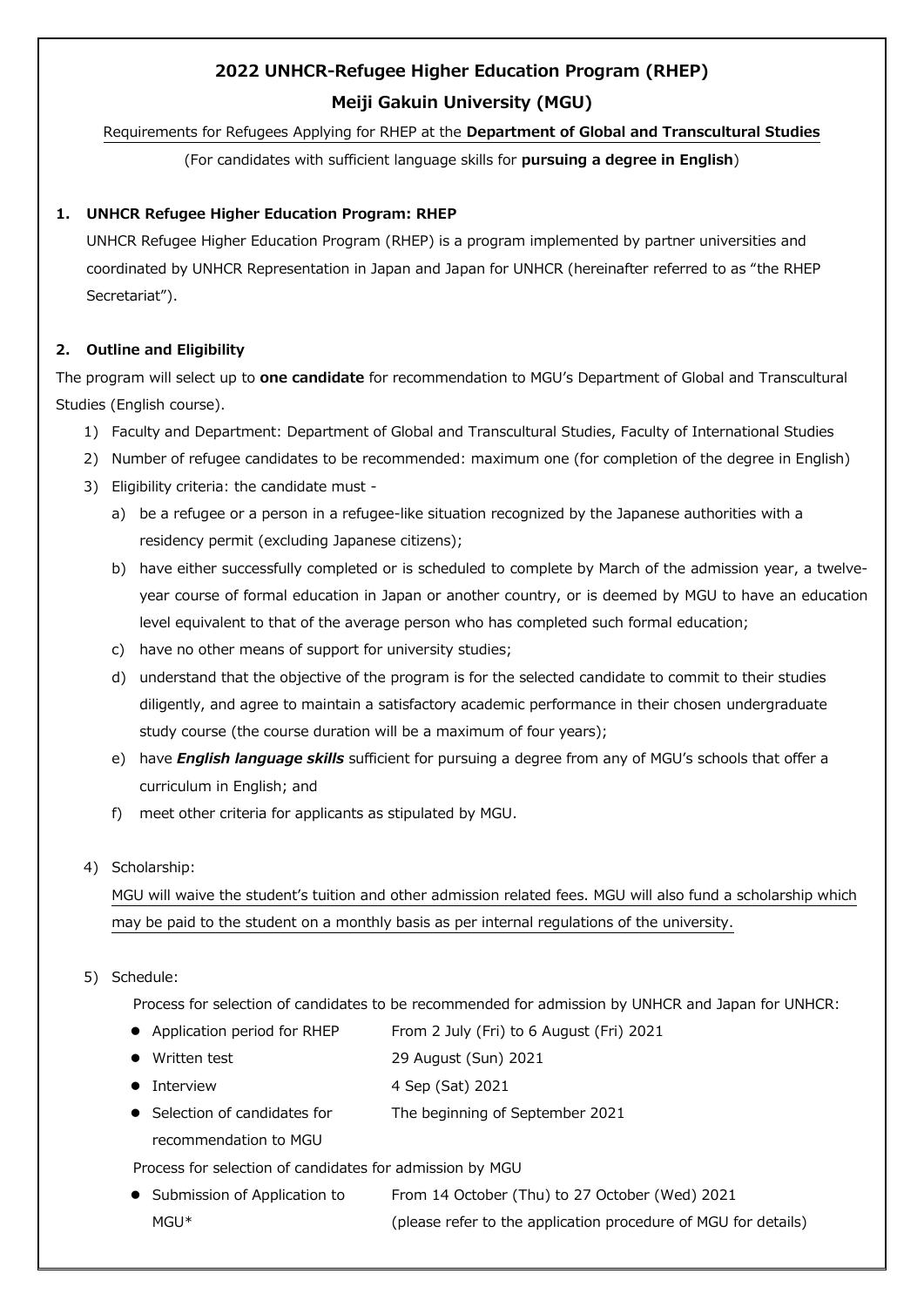Final results\*\* 3 December (Fri) 2021

Interview 21 November (Sun) 2021

(please refer to the application procedure of MGU for details)

(please refer to the application procedure of MGU for details)

\*After review, RHEP Secretariat will forward the required application form to MGU within the agreed time-frame \*\*The program selects candidates for recommendation to MGU, but the final decision as to which candidates are successful is made solely at MGU's discretion.

## **3. How to Apply**

1) Required Documents

| Α. | <b>RHEP Application</b><br>Form                                                                                                                 | The link to the application will be available on the webpage of Refugee Higher Education Program<br>(http://rhep.japanforunhcr.org/en) from 2 July 2021 (Fri). Forms may change each year, so those<br>who have previously applied to RHEP will need to send a new application with updated information using<br>the forms specifically designed for the year of application.                                                                                                                                                                                                                                                                                                                                                                                                                                                                                                                                                                                                                                                                                             |
|----|-------------------------------------------------------------------------------------------------------------------------------------------------|---------------------------------------------------------------------------------------------------------------------------------------------------------------------------------------------------------------------------------------------------------------------------------------------------------------------------------------------------------------------------------------------------------------------------------------------------------------------------------------------------------------------------------------------------------------------------------------------------------------------------------------------------------------------------------------------------------------------------------------------------------------------------------------------------------------------------------------------------------------------------------------------------------------------------------------------------------------------------------------------------------------------------------------------------------------------------|
|    | <b>B. Passport Photo</b>                                                                                                                        | Please affix a passport photo to the first page of the RHEP Application Form.                                                                                                                                                                                                                                                                                                                                                                                                                                                                                                                                                                                                                                                                                                                                                                                                                                                                                                                                                                                             |
|    | C. Academic transcript<br>(High School and<br>University)                                                                                       | Official transcript from the formal educational institution of your last enrollment.<br>Please ensure that the official transcript includes the information listed below. If you are unable to<br>submit an official transcript, please submit a statement of facts describing your educational background,<br>including the items listed below (around 1 page A4 size):<br>Academic results from the last three years of enrollment, including acquired credits, results, and<br>brief description of the course contents.<br>Attendance record (indicate any reasons for a long term absence from your classes).<br>Notable extracurricular activities.<br>Academic and/or student activity awards and other recognitions.<br>Type of academic institution (Public, private, NGO run institution, etc.), location of the institution, and<br>official language used during the course.<br>Depending on the university of your choice, an official school report (chosasho) may be requested if you<br>have graduated from a Japanese school. Please prepare in advance. |
| D. | <b>Academic transcript</b><br>of Examination for<br><b>Japanese University</b><br><b>Admission for</b><br><b>International</b><br>Students(EJU) | All applicants must sit the Examination for Japanese University Admission for International<br>Student (EJU), operated by Japan Student Services Organization (JASSO), and submit a Score Report<br>as follows.<br>One copy of the Score Report for the EJU on the subject of "Japan and the World" is required<br>(essential).<br>The date of the examination must be within three years from the date of application.<br>Applicants must sit the examination in the language in which the applicant aims to complete the<br>degree (English).<br>*The EJU is operated by JASSO.<br>Please pay close attention to the dates of the EJU and the application deadline of this program, and<br>take the EJU well in advance. In cases where the applicant has not yet undertaken the EJU<br>examinations and cannot provide the required EJU Score Report with their application materials, the<br>applicant should individually contact RHEP Secretariat prior to submitting their application.                                                                            |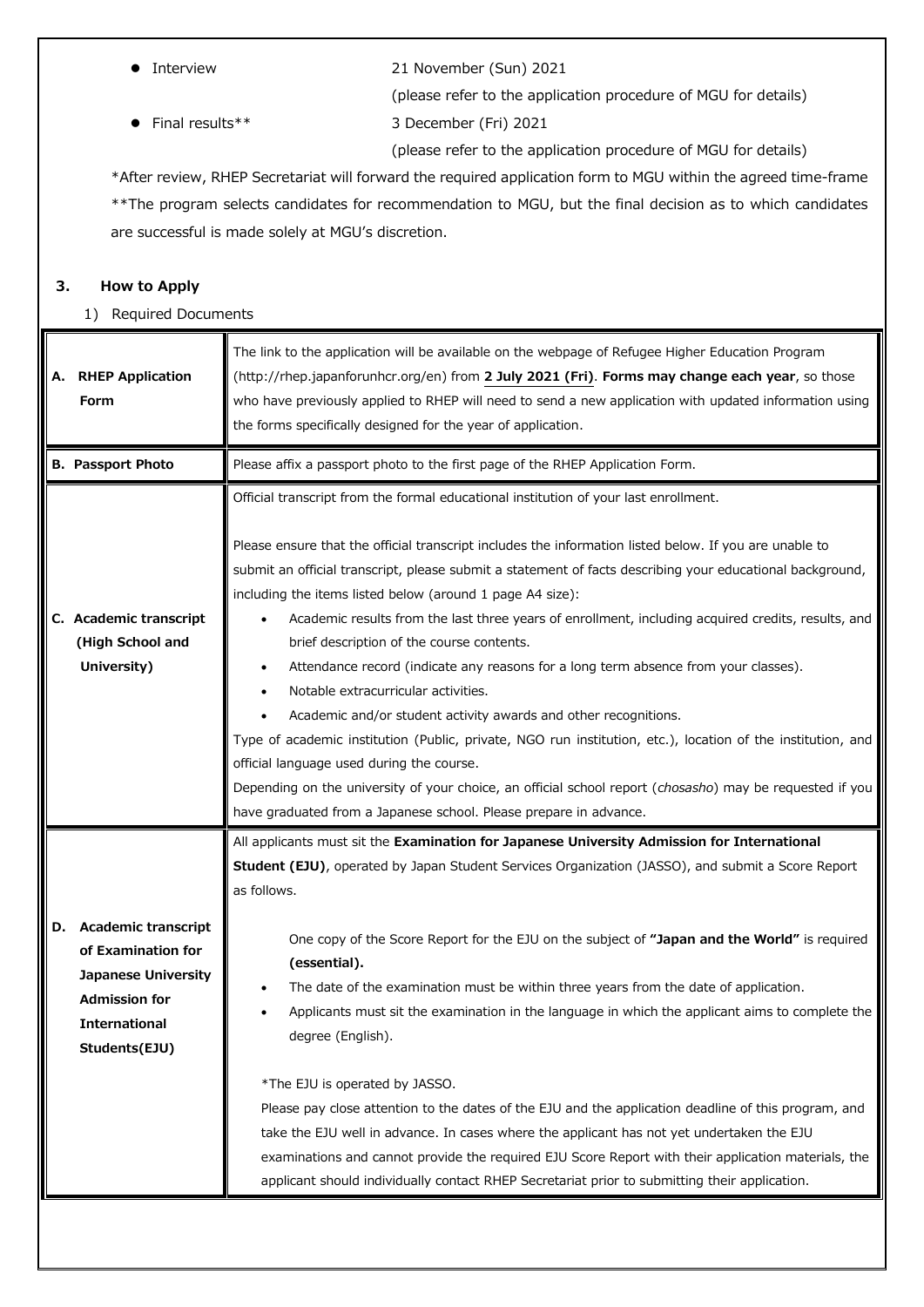| Е. | <b>Proof of English</b>      | Official proof of language proficiency (e.g. the results of TOEFL and/or TOEIC scores for English). There                                                                             |
|----|------------------------------|---------------------------------------------------------------------------------------------------------------------------------------------------------------------------------------|
|    | language proficiency         | are no specified formats for this requirement.                                                                                                                                        |
|    |                              |                                                                                                                                                                                       |
|    |                              | Official transcript of results from non-formal educational/vocational institutions where such                                                                                         |
|    |                              | studies/training have been undertaken. Please ensure that the official transcript includes the information                                                                            |
|    |                              | below                                                                                                                                                                                 |
| F. | Performance report           | Performance results from the last three years of enrollment, including acquired credits, results,                                                                                     |
|    | of non-formal                | and brief description of the course contents. If the course is shorter than three years, the report                                                                                   |
|    | education                    | must cover the entire period from admission to completion.                                                                                                                            |
|    | (Vocational training,        | No submission is required where such report is difficult to obtain.                                                                                                                   |
|    | and others) where            | Attendance record (indicate reasons for any long term absence from classes)                                                                                                           |
|    | applicable                   | Extracurricular activities and other volunteer activities linked with the objectives of the enrolled                                                                                  |
|    |                              | educational/vocational program.                                                                                                                                                       |
|    |                              | Performance and/or student activity awards and other recognitions.                                                                                                                    |
|    |                              | There are no specified formats for this requirement.                                                                                                                                  |
|    |                              | The letter should be about 1 to 2 pages (A4 size). Please have the referee enclose the letter in an                                                                                   |
| G. | One Letter of                | envelope with his/her signature on the seal of the envelope. On the surface of the envelope, please have                                                                              |
|    | Recommendation               | the referee write the name of the applicant and "Recommendation Letter for the RHEP Application" and                                                                                  |
|    |                              | hand it to the refugee applicant. The referee must not be a relative of the applicant.                                                                                                |
|    |                              | (Note: Please DO NOT send originals. Send only copies.)                                                                                                                               |
|    |                              | Applicants must submit BOTH documents a) and b), as well as ONE of the documents listed below from                                                                                    |
|    |                              | $c)$ to $e)$ .                                                                                                                                                                        |
|    |                              | Documents certifying your residency status; and<br>a)                                                                                                                                 |
|    |                              | Residency card or resident registration form (juminhyo) which indicates the whole family<br>b)                                                                                        |
|    |                              | unit;                                                                                                                                                                                 |
| н. | <b>Proof of Legal Status</b> | and                                                                                                                                                                                   |
|    |                              | Certificate of Refugee Status; or<br>c)                                                                                                                                               |
|    |                              | The Certificate of Settlement Record by the Refugee Assistance Headquarters (for<br>d)                                                                                                |
|    |                              | applicants who are Indo-Chinese refugee); or                                                                                                                                          |
|    |                              | Other documents certifying refugee-like status (for who were granted special permission to<br>e)                                                                                      |
|    |                              | stay on the bases of humanitarian considerations, a letter from your lawyer, NGO or other                                                                                             |
|    |                              | third party who supported you or your family member with the refugee-like status (e.g.                                                                                                |
|    |                              | your parent) during the time of the refugee application, outlining the application history<br>and describing the reasoning for the result of your/your family's refugee application). |
|    |                              |                                                                                                                                                                                       |
|    |                              | Applicants must submit documents indicating all the income of members of the family who contribute                                                                                    |
|    |                              | to the household finances, including his/her father, mother, and him/herself (e.g. tax-income certificate,                                                                            |
|    | I. Proof of Family's         | statement of earnings, etc.). This should be based on earnings from the year before the application.                                                                                  |
|    | <b>Financial Situation</b>   | Applicants should indicate the amount of financial support they receive from persons under a duty to                                                                                  |
|    |                              | support such as relatives (allowance etc.), and if relevant, the amount of scholarship, fellowship, private                                                                           |
|    |                              | support, livelihood protection and/or social security payments being received.                                                                                                        |

- Please send the required documents to the following address by simplified registration (*kani-kakitome*). On the front of the envelope, please write in red "RHEP Application Enclosed".
- Applications are required to arrive on/by the due date below. Application forms that arrive after the due date will in principle not be accepted. Interested candidates are advised to send the package well in advance to avoid late applications.
- Note that application packages will not be returned.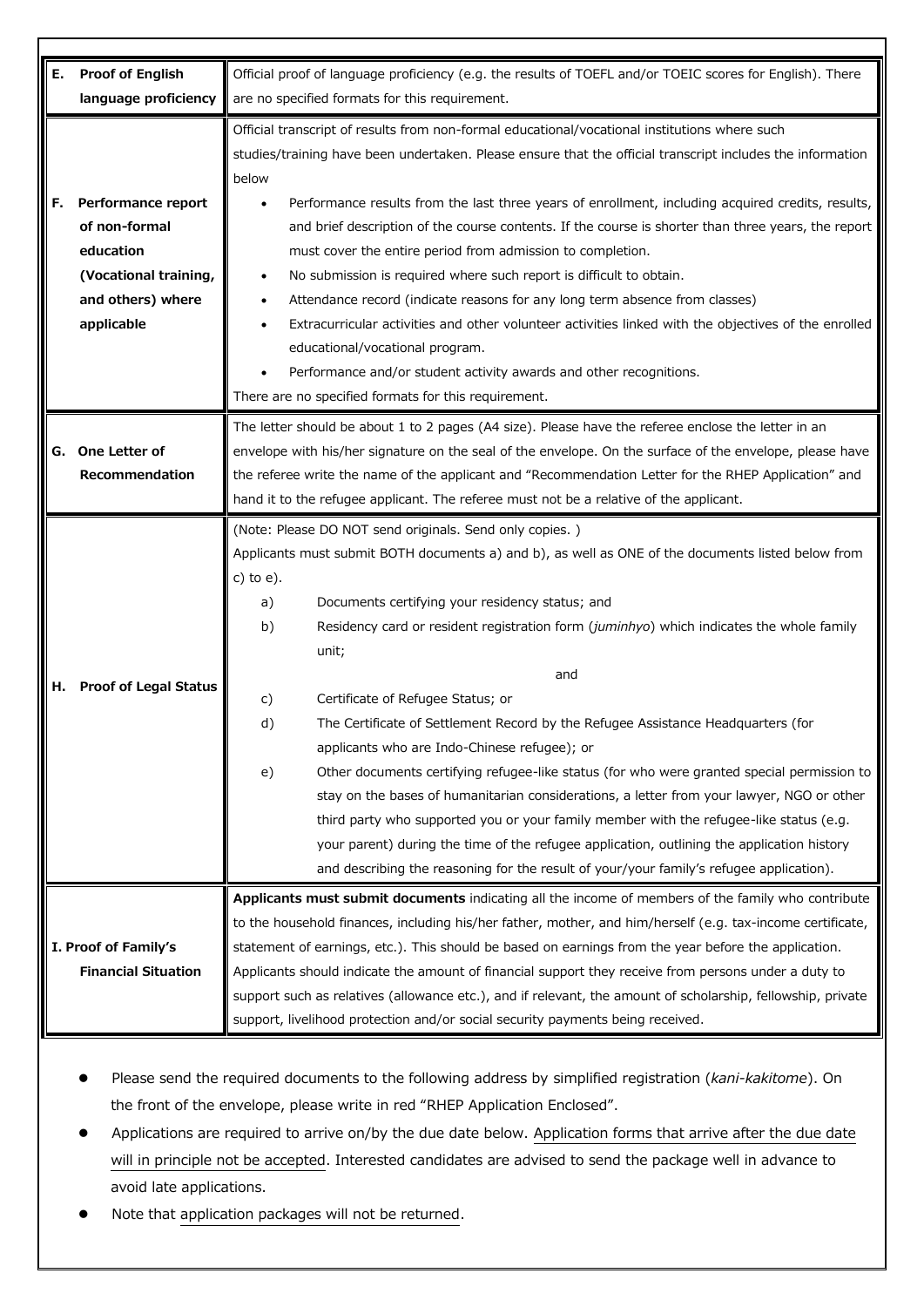Please refrain from sending numerous applications.

#### 2) **Application Deadline: 6 August (Fri) 2021 (Must arrive at RHEP Secretariat no later than this date)**

3) Please submit applications by simplified registration (*kani-kakitome*) to:

c/o Japan for UNHCR Secretariat of UNHCR Refugee Higher Education Program 6F Minami Aoyama HY Building, 7-3-6 Minami Aoyama, Minato-ku, Tokyo 107-0062

#### **4. Selection of candidates to be recommended to MGU**

The process for the selection of candidates to be recommended will include screening of application materials, examination, and interview.

1) Application Screening:

Applications will be accepted between:

#### **2 July (Fri) and 6 August (Fri) 2021**

Please note that applications that arrive after the due date will in principle not be accepted.

**A notification letter, indicating whether or not they have been short listed, will be sent by RHEP Secretariat by the middle of August via mail.**

2) Examination:

#### Date: **29 August (Sun) 2021**

Location: Online (For details, see the admission ticket for examination that will be distributed to applicants who have passed the document screening.)

The test date stated above is yet to be confirmed. For the exact date, please refer to the convocation letter and the admission ticket for examination.

What to expect in the examination: English proficiency test and essay writing

3) Interview:

## Date: **4 September (Sat) 2021**

Location: Online (For details, see the admission ticket for examination that will be distributed to applicants who have passed the document screening.)

The interview date stated above is yet to be confirmed. For the exact date, please refer to the convocation letter and the admission ticket for examination.

**The final results are scheduled to be available at the beginning of September via mail.**

- Inquiries as to the result will not be accepted under any circumstances.
- The final decision as to the candidate who is to be recommended to MGU will be made by the selection committee, consisting of UNHCR and Japan for UNHCR staff, individuals with educational backgrounds/NGO staff and affiliates from language schools. (TBC)
- Based on the discretion of the selection committee, regardless of the number of applicants, not all places may be filled.
- **5. Recommendation to MGU and selection by MGU**